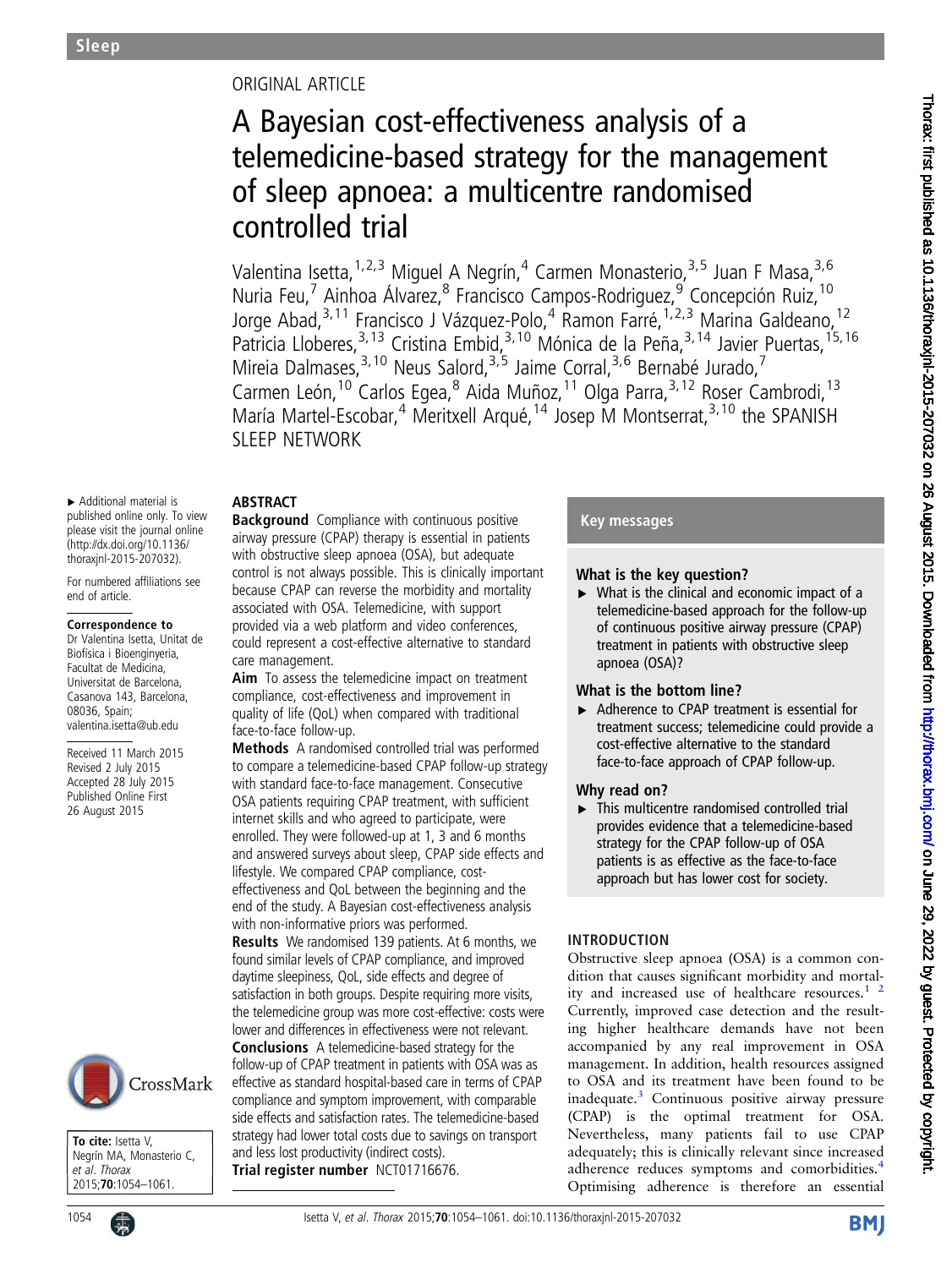<span id="page-1-0"></span>aspect of patient management and different educational and technical measures have been proposed.<sup>[5](#page-7-0) 6–[10](#page-7-0)</sup> However, adequate provision of such support is not always possible, and overloaded sleep centres can be hard-pressed, especially after recent healthcare budget cuts. Therefore, alternative and costeffective approaches are urgently needed to improve OSA management and to promote CPAP compliance. A possible approach is telemedicine, defined here as the use of information and communication technology (ICT) to provide clinical care for a patient at a distance.<sup>[11](#page-7-0)</sup> However, conflicting results have been  $f$ ound<sup>12</sup> <sup>13</sup> and the economic impact of telemedicine on OSA management is still unclear.<sup>[14](#page-7-0)–18</sup> We conducted a multicentre randomised controlled trial (RCT) to evaluate the efficacy of a new telemedicine-based strategy for OSA patients under CPAP treatment. Specifically, we assessed its impact on treatment compliance, sleepiness, quality of life (QoL) and cost-effectiveness when compared with traditional face-to-face follow-up.

### METHODS

#### Study design

This RCT was approved by the ethics committees of the eight participating hospitals in Spain. All patients provided informed consent prior to participation. Patients were randomly assigned to either standard face-to-face follow-up (control group) or to telemedicine-based follow-up for 6 months (figure 1).

#### Population

Participants were prospectively enrolled between December 2011 and December 2013. In accordance with Spanish health service guidelines, all enrolled patients were classified as requiring CPAP treatment after an overnight study.[19](#page-7-0) Exclusion criteria

Figure 1 Study flowchart. The two groups received CPAP treatment follow-up via two different strategies: conventional follow-up, which consisted of face-to-face hospital visits (the control group), and telemedicine-based follow-up, using a website and televisits (the telemedicine group). The main outcomes were CPAP compliance, QoL and cost-effectiveness. During the intermediate visits, only questionnaires were administered and some corrective actions were recommended if required. CPAP, continuous positive airway pressure; ITT, intention-to-treat; OSA, obstructive sleep apnoea; PP, per protocol; QALY, quality-adjusted life year; QoL, quality of life.

were as follows: severe sleepiness, severe nasal obstruction, pregnancy, psychiatric disease, dangerous employment, clinical instability and current or previous treatment for OSA. We excluded patients who lacked sufficient internet skills or refused to participate in the study. Both groups were equipped with conventional masks and received the same instructions regarding initial CPAP use.

### Procedures

### Clinical evaluation and follow-up

Patients' baseline characteristics were collected at the initial visit. In addition, EuroQol-5D, the Epworth Sleepiness Scale (ESS), the Functional Outcomes of Sleep Questionnaire (FOSQ) and the Quebec Sleep Questionnaire (QSQ) were administered. At 6 months, data on CPAP compliance, satisfaction and side effects were gathered and questionnaires repeated. Data related to costs were collected for the entire process. At intermediate visits (months 1 and 3), additional information was recorded regarding side effects, lifestyle changes and actions taken.

#### Sleep studies

All patients underwent a sleep study which was scored manually by trained personnel.<sup>19</sup> Optimal CPAP pressure was titrated by an auto CPAP device to obtain a fixed pressure.<sup>[20](#page-7-0)</sup> Tests were repeated if patients claimed to sleep less than 4 h, or when less than 5 h of recording were available.

### Randomisation

Participants who completed the baseline visit were randomly assigned (1:1) to the control or telemedicine group. Randomisation was at an individual level without restriction

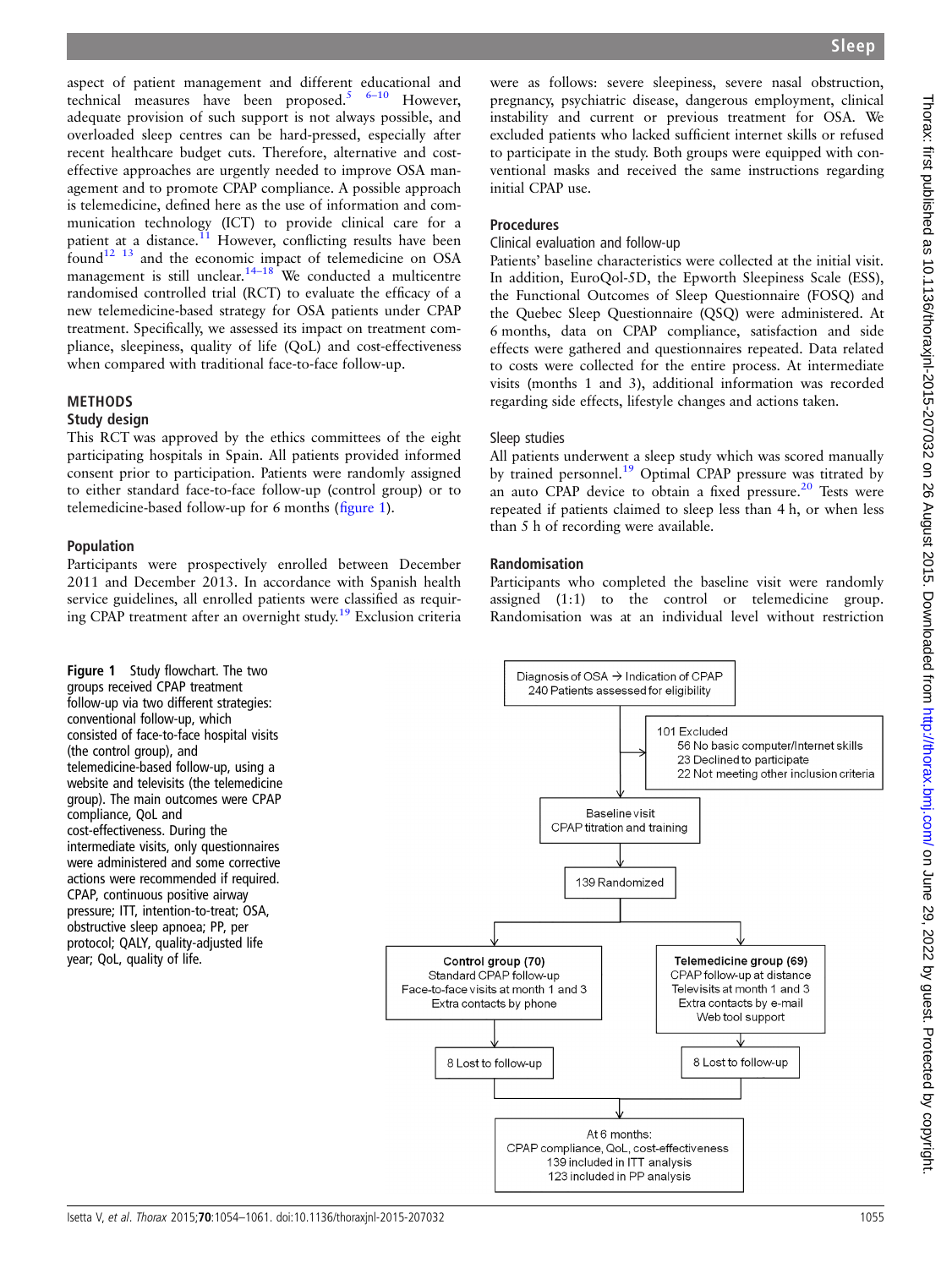<span id="page-2-0"></span>(ie, no blocking) and was completely automated by use of an unseen random number function embedded in the data collection website code. There was no clinician involvement at this stage, and the software only revealed the allocation group when an investigator provided the data of a fully eligible patient, thus guaranteeing concealment of the randomisation sequence.

#### Telemedicine-based follow-up

Patients randomised to the telemedicine group received their follow-up at home supported by a website developed for this study, where they could find information about OSA and CPAP therapy, and a biweekly six-item questionnaire about their status, physical activity, sleep time, CPAP use and treatment side effects. Each centre's staff monitored questionnaire answers and communicated with patients through the website messaging tool to solve treatment-related problems. To participate, patients only required an internet-connected device with a microphone and webcam. Televisits via video conference were undertaken at months 1 and 3. We used Skype due to its availability, ease of use and good performance.<sup>[21](#page-7-0)</sup> Patients automatically received a confirmation email indicating the date and time of their appointment. Extra televisits or hospital visits were scheduled as necessary.

## Hospital-based follow-up

As shown in fi[gure 1,](#page-1-0) patients randomised to the control group had the same follow-up schedule as the telemedicine group, but attended the hospital. Specifically, they received standard face-to-face follow-up with visits at months 1, 3 and 6, and extra visits if needed.

## **Outcomes**

The primary outcomes were: (1) CPAP compliance; and (2) the cost-effectiveness of the two follow-up strategies, compared using quality-adjusted life years (QALYs) as a measure of effectiveness. QALYs were estimated from the EQ-5D tariffs. $22-24$  $22-24$ Secondary outcomes included questionnaire changes from baseline, CPAP treatment side effects and patient satisfaction.

## Cost analysis

We adopted a societal perspective in the cost-effectiveness analysis, where both direct and indirect costs were considered but immaterial costs were not taken into account. Direct health costs were associated with the use of healthcare resources, such as medical and nursing personnel salaries and all costs related to follow-up. These included material costs such as masks, humidifiers and medications used by patients, as well as the costs of extra visits to respiratory physicians, other specialists, general practitioners, nurses and emergency services. Two types of extra visits were defined: OSA-related and non-OSA-related. Unit costs were provided by the administrative departments of one of the participating hospitals.

Direct non-health costs referred to the travel expenses incurred by patients when attending hospital. Indirect costs referred to the opportunity costs of lost productivity and work due to follow-up visits; we considered time lost due to both hospital visits and video conferences. The final visit after 6 months was a face-to-face visit for both groups; this was included in the protocol to allow comparison with the data obtained at the first visit. However, in normal practice this face-to-face visit would not be needed for the telemedicine group. For this reason, the costs of transport to the 6-month visit were not considered in the cost analysis for the

telemedicine group, and we assumed indirect costs similar to those for the intermediate visits.

The total costs were evaluated against the QALYs through a Bayesian cost-effectiveness analysis. Other complementary costeffectiveness analyses were assessed, taking into account changes in the ESS and CPAP treatment compliance.

## Statistical analysis

We considered two analysis populations for this trial: an intention-to-treat (ITT) population (all randomised patients) and a per protocol (PP) population (all randomisation patients who finished the study). The planned sample size was based on the assumptions that 85% of the patients who were randomly assigned to treatment would meet the above definition of a PP sample for the non-inferiority test. The study was based on the assumption that the average compliance without intervention would be 4 h/day (SD 1.8). According to a one-sided type I error of 0.025 and 80% power to verify that CPAP compliance in the telemedicine group was not less than 1 h/day (SD 2), and assuming a 10% drop-out rate, the sample size was 60 patients in each group.

We reported means and SD for continuous variables with normal distribution and medians (1st quartile–3rd quartile) for those with non-normal distribution, and compared them using the t test or the non-parametric Mann–Whitney test, respectively. Categorical variables are presented as number of patients (%) and were compared using the  $\chi^2$  test or Fisher exact test.

Conventional regression imputation techniques were used to estimate values for patients without valid CPAP use measurements at 6 months, assuming that missing data were missing at random. For the 16 patients with missing CPAP use at 6 months (eight in the control group and eight in the telemedicine group), we generated values based on sex, age, baseline snoring, witnessed apnoeas, choking episodes, nocturia, daytime sleepiness, non-restorative sleep, daytime fatigue, drowsiness during driving, nasal problems and ESS score, using stochastic regression imputations by a linear regression method.

### Table 1 Baseline characteristics

|                                               | <b>All patients</b><br>$(N=139)$ | <b>Telemedicine</b><br>$(N=69)$ | Control<br>$(N=70)$ |
|-----------------------------------------------|----------------------------------|---------------------------------|---------------------|
| Men                                           | 120 (86%)                        | 59 (85%)                        | 61 (87%)            |
| Age (years)                                   | 49.0 (10.1)                      | 51.0(8.9)                       | 47.0 (10.9)         |
| BMI ( $kg/m2$ )                               | 33.2 (7.8)                       | 32.8(7.3)                       | 33.6(8.3)           |
| <b>Epworth Sleepiness</b><br>Scale            | 10.7(4.7)                        | 10.5(4.6)                       | 10.8(4.8)           |
| Cardiovascular disease                        | 18 (13%)                         | 11 (16%)                        | $7(10\%)$           |
| Depression                                    | 20 (14%)                         | 13 (19%)                        | $7(10\%)$           |
| Daytime fatique                               | 97 (70%)                         | 49 (71%)                        | 48 (69%)            |
| Drowsy driving                                | 73 (52%)                         | 36 (52%)                        | 37 (53%)            |
| Nasal problems                                | 89 (64%)                         | 46 (67%)                        | 43 (62%)            |
| Apnea-Hypopnea Index<br>(event/h)             | 49 (35-46)                       | 45 (35-70)                      | $52(35-62)$         |
| Oxygen Desaturation<br>Index $(\% )$          | 46 (27-67)                       | 43 (27-67)                      | 48 (27-67)          |
| CT90 (%)                                      | $12.0(3-31)$                     | $13.0(3-30)$                    | $11.5(3-31)$        |
| <b>CPAP</b> pressure<br>(cm H <sub>2</sub> O) | $9(8-11)$                        | $9(8-11)$                       | $9(8-10)$           |

Intention-to-treat population. Data are shown as mean (SD), median (1st quartile–3rd quartile) or number of patients (%).

BMI, body mass index; CPAP continuous positive airway pressure.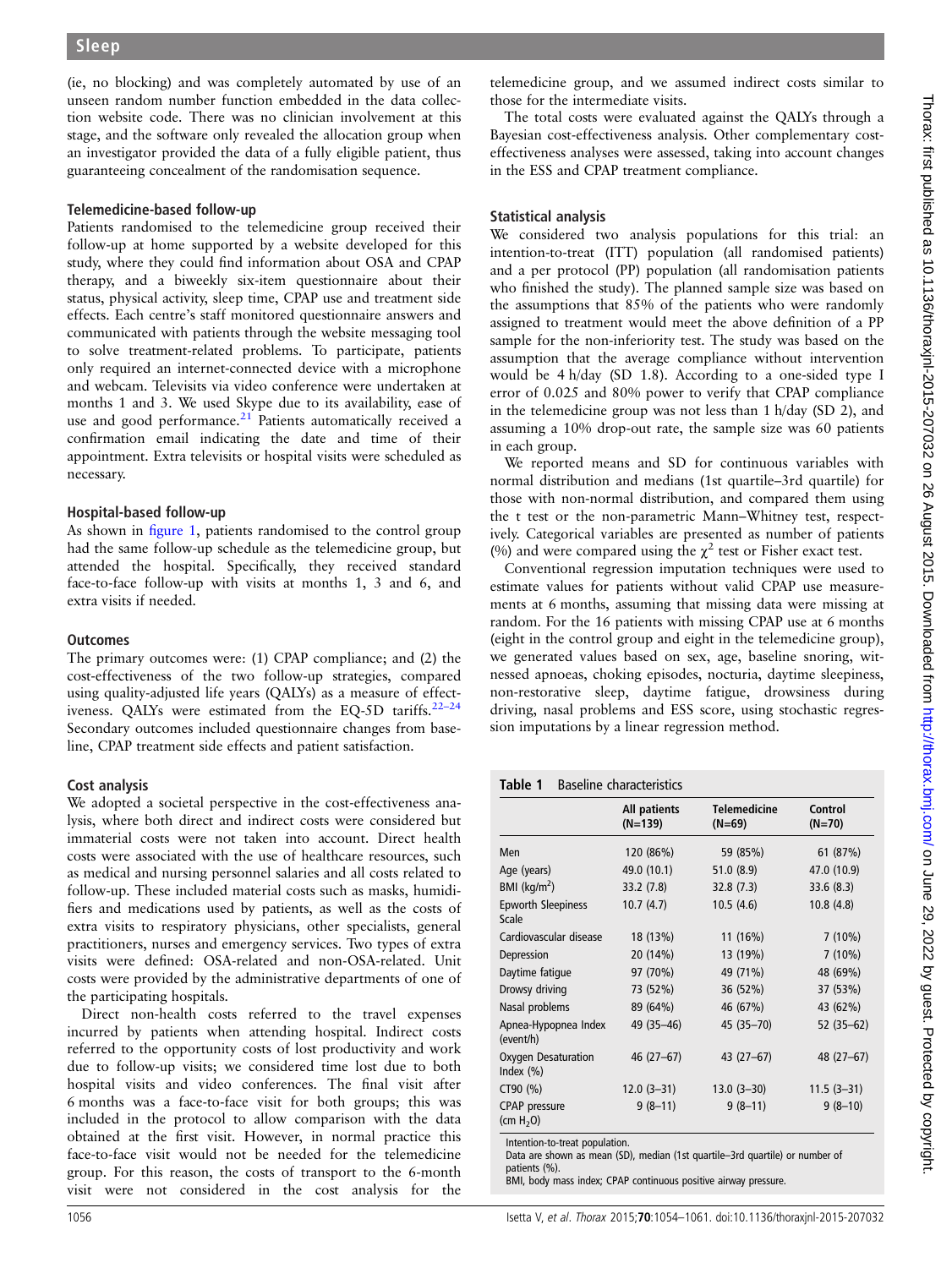<span id="page-3-0"></span>Table 2 Comparison of change from baseline in QoL, ESS and BMI between the telemedicine and control groups

|                     | Control                                 |                                 | <b>Telemedicine</b>                   |                                 | LS mean*t<br>difference         | 95% CI for the<br>difference |              |         |  |
|---------------------|-----------------------------------------|---------------------------------|---------------------------------------|---------------------------------|---------------------------------|------------------------------|--------------|---------|--|
|                     | <b>Baseline</b><br>Mean $(SD)$ $(N=70)$ | Follow-up<br>Mean $(SD)$ (N=64) | <b>Baseline</b><br>Mean $(SD)$ (N=69) | Follow-up<br>Mean $(SD)$ (N=64) | (telemedicine<br>minus control) | Lower                        | <b>Upper</b> | p Value |  |
| <b>EuroQol</b>      |                                         |                                 |                                       |                                 |                                 |                              |              |         |  |
| EQ-5D               | 0.84(0.18)                              | 0.88(0.20)                      | 0.78(0.23)                            | 0.82(0.19)                      | $-0.03$                         | $-0.09$                      | 0.03         | 0.38    |  |
| EQ VAS              | 6.43(2.07)                              | 7.36(1.88)                      | 6.74(1.69)                            | 6.80(2.18)                      | $-0.48$                         | $-1.10$                      | 0.15         | 0.13    |  |
| Quebec              |                                         |                                 |                                       |                                 |                                 |                              |              |         |  |
| Hypersomnolence     | 4.58(1.67)                              | 5.95(1.22)                      | 4.56(1.56)                            | 5.81(1.30)                      | $-0.05$                         | $-0.40$                      | 0.31         | 0.80    |  |
| Diurnal symptoms    | 4.72(1.57)                              | 5.92(1.12)                      | 4.35(1.60)                            | 5.68(1.40)                      | $-0.05$                         | $-0.41$                      | 0.32         | 0.81    |  |
| Nocturnal symptoms  | 4.34(1.47)                              | 5.80(1.34)                      | 4.38(1.29)                            | 5.50(1.33)                      | $-0.20$                         | $-0.61$                      | 0.21         | 0.33    |  |
| <b>Emotions</b>     | 5.01(1.48)                              | 5.91(1.39)                      | 4.69(1.41)                            | 5.61(1.38)                      | $-0.07$                         | $-0.45$                      | 0.32         | 0.74    |  |
| Social interactions | 4.57(1.61)                              | 6.14(1.09)                      | 4.74 (1.47)                           | 5.84(1.24)                      | $-0.24$                         | $-0.58$                      | 0.09         | 0.16    |  |
| <b>FOSQ</b>         | 15.52 (3.21)                            | 18.01 (2.97)                    | 15.21(3.41)                           | 16.90 (3.94)                    | $-0.89$                         | $-1.70$                      | $-0.08$      | 0.031   |  |
| <b>ESS</b>          | 10.81 (4.82)                            | 5.89(3.51)                      | 10.55(4.62)                           | 6.52(4.14)                      | 0.78                            | $-0.40$                      | 1.95         | 0.19    |  |
| BMI ( $kg/m2$ )     | 33.55 (8.33)                            | 32.96 (8.19)                    | 32.82 (7.32)                          | 32.38 (7.37)                    | 0.23                            | $-0.53$                      | 0.99         | 0.55    |  |

Bold indicates significant p values.

\*Analysis is based on an ANCOVA model for change from baseline in the adherence to continuous positive airway pressure (CPAP) treatment variables as response and with treatment group as a factor along with baseline adherence to CPAP treatment variables as covariates.

†LS mean: least square mean for the change from baseline in the adherence to CPAP treatment variables in the ANCOVA model.

ANCOVA, analysis of covariance; BMI, body mass index; ESS, Epworth Sleepiness Scale; EQ, EuroQol; FOSQ, Functional Outcomes of Sleep Questionnaire; Quebec, Quebec Sleep Questionnaire; QoL, quality of life; VAS, visual analogue scale.

The non-inferiority analyses were based on the PP sample according to International Committee for Harmonization (ICH) E9 guidelines. $25$  Non-inferiority of the telemedicine group compared with control was assessed by a one-sided 97.5% CI for the point estimate of the difference between the two groups, calculated by adequacy of CPAP adherence, using two-sample t tests.

Overall efficacy analyses were conducted using the ITT sample. We evaluated treatment effects by two-sided tests with a significance level of  $\alpha$ =0.05. Multiple linear regression analysis was performed to assess the relationship between potential predictive factors and CPAP compliance (dependent variable). Details about variable selection are provided in online supplementary material. We compared continuous efficacy measures between groups using analysis of covariance (ANCOVA) models with adjustment for baseline variables and centre. We analysed categorical efficacy and safety measures by using logistic regression models.

All analyses were performed with IBM SPSS Statistics V.20.0.

#### Cost-effectiveness analysis

The cost-effectiveness analysis was carried out in a Bayesian framework[.26 27](#page-7-0) Considering the asymmetry in the cost distribution and the correlation between effectiveness and cost, we

assumed a multivariate normal distribution for the effectiveness and the log-transformed costs. In a Bayesian analysis, the prior distributions for the parameters of the model should be defined. We used non-informative priors to let the sample data control the posterior distribution. We estimated posterior distributions using Markov Chain Monte Carlo methods.<sup>[28](#page-7-0)</sup> The expected mean effectiveness and costs, and 95% Bayesian credible interval were then estimated from the posterior distributions. Moreover, we assessed the incremental effectiveness and cost, and the probability that telemedicine would be more effective or cheaper than control. To illustrate the results, we used the cost-effectiveness plane, where the joint posterior distribution of the incremental effectiveness and costs are displayed in an x-y plot, and the costeffectiveness acceptability curve (CEAC), where the probability of preference for telemedicine is displayed as a function of the willingness to pay for a QALY.<sup>29</sup> Furthermore, for certain combinations between groups, we assessed the incremental effectiveness, incremental cost and incremental net benefit.

## RESULTS

Of the 240 patients screened, 139 were randomised and 123 (88%) completed the study (fi[gure 1\)](#page-1-0). Data are reported on an

|  | Table 3 Comparison of typical OSA symptoms between the telemedicine and control groups |  |
|--|----------------------------------------------------------------------------------------|--|
|  |                                                                                        |  |

|                   | Control                           |                             | <b>Telemedicine</b>               |                            | $OR*$                                         | 95% CI for the<br><b>OR</b> |              |         |
|-------------------|-----------------------------------|-----------------------------|-----------------------------------|----------------------------|-----------------------------------------------|-----------------------------|--------------|---------|
|                   | <b>Baseline</b><br>$N$ (%) (N=70) | Follow-up<br>$N$ (%) (N=64) | <b>Baseline</b><br>$N$ (%) (N=69) | Follow-up<br>$N(\%)(N=64)$ | (control group data<br>were reference values) | Lower                       | <b>Upper</b> | p Value |
| Snoring           | 65 (96)                           | 12 (19)                     | 68 (100)                          | 14 (22)                    | 1.13                                          | 0.46                        | 2.78         | 0.78    |
| Witnessed apnoeas | 62 (97)                           | 12(19)                      | 56 (88)                           | 12 (19)                    | 1.08                                          | 0.43                        | 2.71         | 0.88    |
| Daytime fatique   | 48 (69)                           | 14(22)                      | 49 (71)                           | 21(33)                     | 1.85                                          | 0.82                        | 4.20         | 0.14    |
| Nocturia          | 39(56)                            | 17(27)                      | 44 (64)                           | 15(23)                     | 0.74                                          | 0.31                        | 1.74         | 0.48    |
| Drowsy driving    | 42 (60)                           | 15(23)                      | 39 (57)                           | 12 (19)                    | 0.82                                          | 0.33                        | 2.01         | 0.66    |

\*Estimate of the OR comparing telemedicine versus standard (standard being the reference group) follow-up derived using the logistic regression model for the typical OSA symptom variables as response and with treatment group as a factor along with baseline typical OSA symptom variables as covariates. OSA, obstructive sleep apnoea.

Thorax: first published as 10.1136/thoraxjnl-2015-207032 on 26 August 2015. Downloaded from http://thorax.bmj.com/ on June 29, 2022 by guest. Protected by copyright on June 29, 2022 by guest. Protected by copyright. <http://thorax.bmj.com/> Thorax: first published as 10.1136/thoraxjnl-2015-207032 on 26 August 2015. Downloaded from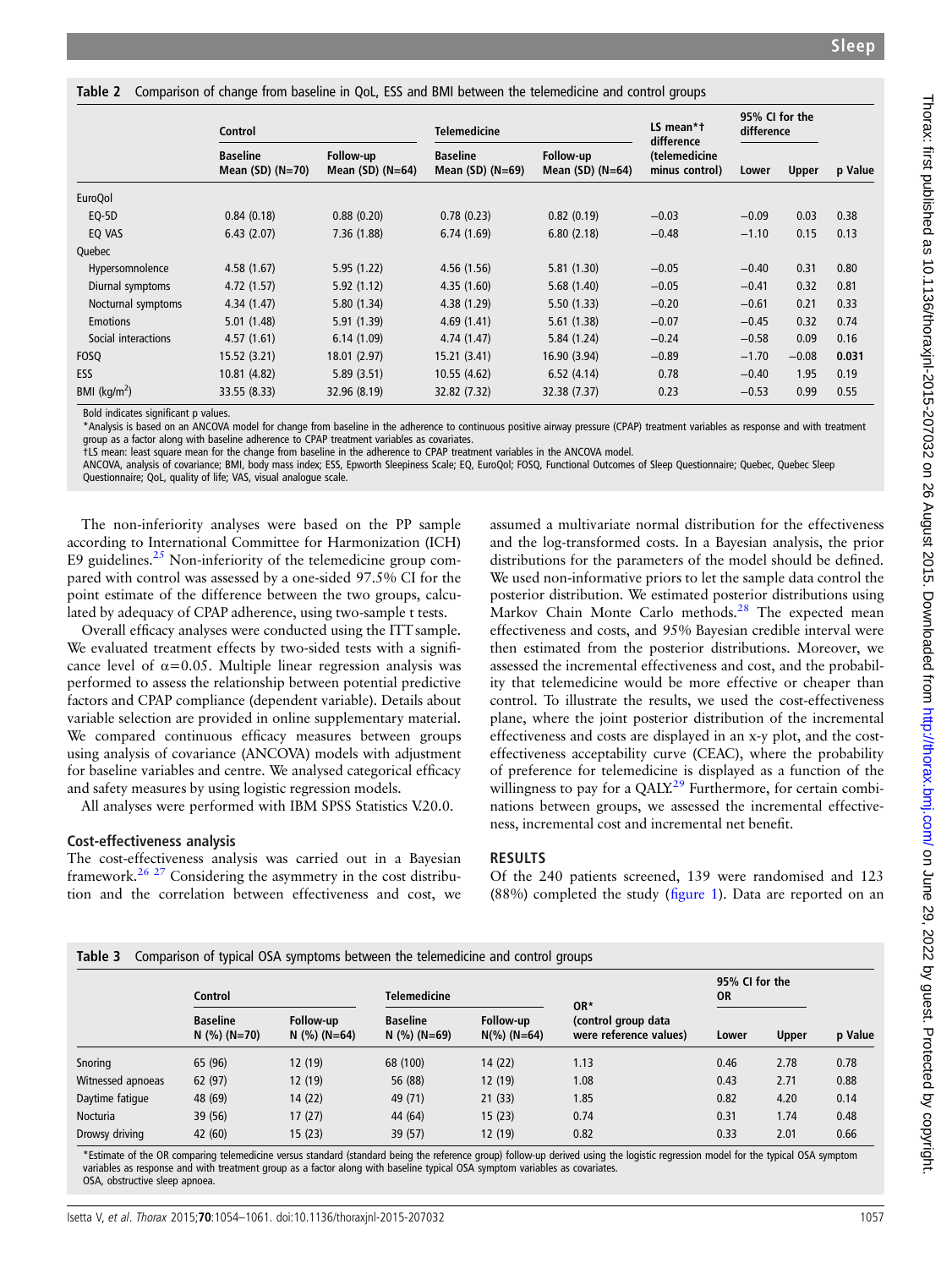## Table 4 Cost analysis

|                                 | Time or use*  |                     |          |               |                     |          |
|---------------------------------|---------------|---------------------|----------|---------------|---------------------|----------|
|                                 | Control       | <b>Telemedicine</b> | p Valuet | Control       | <b>Telemedicine</b> | p Valuet |
| Follow-up visit time            | 37.53 (9.64)  | 38.97 (12.04)       | 0.686    | 35.59 (9.15)  | 35.58 (10.20)       | 0.840    |
| Mask changes                    | 32 (39.7%)    | 19 (30%)            | 0.158    | 25.40 (34.63) | 15.83 (25.20)       | 0.158    |
| Extra visits (physicians)       | $7(7.9\%)$    | $11(16.7\%)$        | 0.149    | 16.44 (65.71) | 27.13 (63.86)       | 0.149    |
| Extra visits (nurses)           | $10(9.5\%)$   | 24 (28.3%)          | 0.010    | 0.66(2.27)    | 1.48(2.98)          | 0.012    |
| GP visits                       | 28 (23.8%)    | 40 (35%)            | 0.261    | 20.83 (48.22) | 27.33 (52.12)       | 0.215    |
| <b>Emergency visits</b>         | $3(3.2\%)$    | $6(6.7\%)$          | 0.378    | 5.32 (31.30)  | 11.18 (44.63)       | 0.371    |
| Medications added               | $16(25.4\%)$  | 19 (31.7%)          | 0.443    | 9.12(33.01)   | 4.70 (14.27)        | 0.604    |
| Travelling time to the hospital | 23.30 (16.48) | 8.64(8.42)          | < 0.001  | 15.26 (10.11) | 7.02(7.05)          | < 0.001  |
| Time out of work                | 55.03 (53.05) | 21.12 (21.21)       | < 0.001  | 47.00 (48.19) | 34.30 (35.42)       | 0.240    |

Bold indicates significant p values.

\*Mean and SD for time variables. For other variables, number of cases and % of the sample that used this resource.

†Groups compared by using the Mann-Whitney test.

GP, general practitioner.

ITT basis unless otherwise stated. Both groups had similar baseline characteristics [\(table 1](#page-2-0)), except for lower mean age in the control group.

#### CPAP adherence

Mean CPAP use was  $4.2 \pm 2.0$  h/day in the control group and 4.4 $\pm$ 2.0 h/day in the telemedicine group (p=0.827). When using the accepted definition of adequate adherence (>4 h/day), 57% of controls had adequate compliance compared with 65% of the telemedicine group ( $p=0.329$ ).

On bivariate analysis, several variables were significantly associated with CPAP compliance (see online supplementary table S1). Among these variables, in the multivariate analysis CPAP compliance was significantly influenced by age and self-reported daytime fatigue at the end of the study.

In the non-inferiority analysis, using the PP sample the point estimate of the difference in CPAP compliance (telemedicine minus control) was 0.04. The lower bound of the one-sided 97.5% CI for the point estimate was −0.72 for the PP sample, which exceeded the previously specified −1 margin and met the criteria for non-inferiority (see online supplementary figure S1).

#### Clinical outcomes

As shown in [table 2,](#page-3-0) we found general improvements in QoL and sleepiness (ESS) after 6 months of CPAP treatment, but there were no significant differences in change from baseline between the telemedicine and control groups, except for FOSQ (−0.89; 95% CI −1.70 to −0.08; p=0.031). There was no change in body mass index (BMI) in either group. Similar

reductions were seen in the most common OSA symptoms (snoring, witnessed apnoeas, nocturia) in both groups after CPAP treatment [\(table 3](#page-3-0)). The side effects of CPAP treatment were comparable between the two groups at the end of the study (see online supplementary table S2). The two groups reported similar degrees of satisfaction with the follow-up procedures (see online supplementary tables S3 and S4).

### Resource use and cost analysis

Table 4 shows the average use of resources and costs of both follow-up strategies. There were no significant differences in the average lengths of follow-up visits or mask changes. The telemedicine group required more extra visits: 16.7% and 28.3% of these patients visited a physician or a nurse, respectively, during the 6-month treatment period, compared to rates of 7.9% and 9.5% in the control group, with a significant difference found for nurse visits. Visits to general practitioners and emergency services were more frequent in the telemedicine group, although the differences were not statistically significant. The number of visits to general practitioners was lower when only OSA-related visits were considered (falling from 28 to 12 for the control group and from 40 to 9 for the telemedicine group). Only one visit to the emergency service was OSA related. The main differences between groups concerned the time required for travelling to the hospital and the missed work due to face-to-face visits.

#### Cost-effectiveness analysis

Table 5 summarises the cost-effectiveness analysis. The mean total costs were  $€180.4$  and  $€168.4$  for the control and telemedicine

#### Table 5 Cost-effectiveness analysis

|                                | <b>Control</b> |                             | Telemedicine   |                                | <b>Difference</b> |                                |  |
|--------------------------------|----------------|-----------------------------|----------------|--------------------------------|-------------------|--------------------------------|--|
|                                | Mean (SD)      | 95% CI                      | Mean (SD)      | 95% CI                         | Mean (SD)         | 95% CI                         |  |
| Cost $(\epsilon)$              | 180.4 (17.01)  | $(151.3 \text{ to } 218.0)$ | 168.4 (19.65)  | $(135.6 \text{ to } 212.8)$    | $-11.99(25.98)$   | $(-62.33$ to 40.99)            |  |
| SAHS-related cost $(\epsilon)$ | 150.9 (13.14)  | $(128.1 \text{ to } 180.1)$ | 114.5 (12.08)  | $(94.13 \text{ to } 141.5)$    | $-36.35(17.87)$   | $(-36.15 \text{ to } -1.35)$   |  |
| <b>Effectiveness</b>           |                |                             |                |                                |                   |                                |  |
| QALYs                          | 0.0120(0.0169) | $(-0.0211$ to 0.0451)       | 0.0108(0.0182) | $(-0.0250 \text{ to } 0.0467)$ | $-0.0012(0.0248)$ | $(-0.0500 \text{ to } 0.0474)$ |  |
| Epworth                        | 5.079 (0.5323) | $(4.034 \text{ to } 6.124)$ | 3.932 (0.5381) | $(2.869 \text{ to } 4.992)$    | $-1.147(0.7552)$  | $(-2.643 \text{ to } 0.3317)$  |  |
| CPAP use (h)                   | 4.179 (0.2752) | $(3.633$ to 4.717)          | 4.416 (0.2583) | $(3.911 \text{ to } 4.922)$    | 0.2377(0.377)     | $(-0.5009$ to 0.9699)          |  |

\*Mean and SD for time variables. For other variables, number of cases and % of the sample that used this resource. CPAP, continuous positive airway pressure; QALYs, quality-adjusted life years; SAHS, sleep apnoea-hypopnoea syndrome.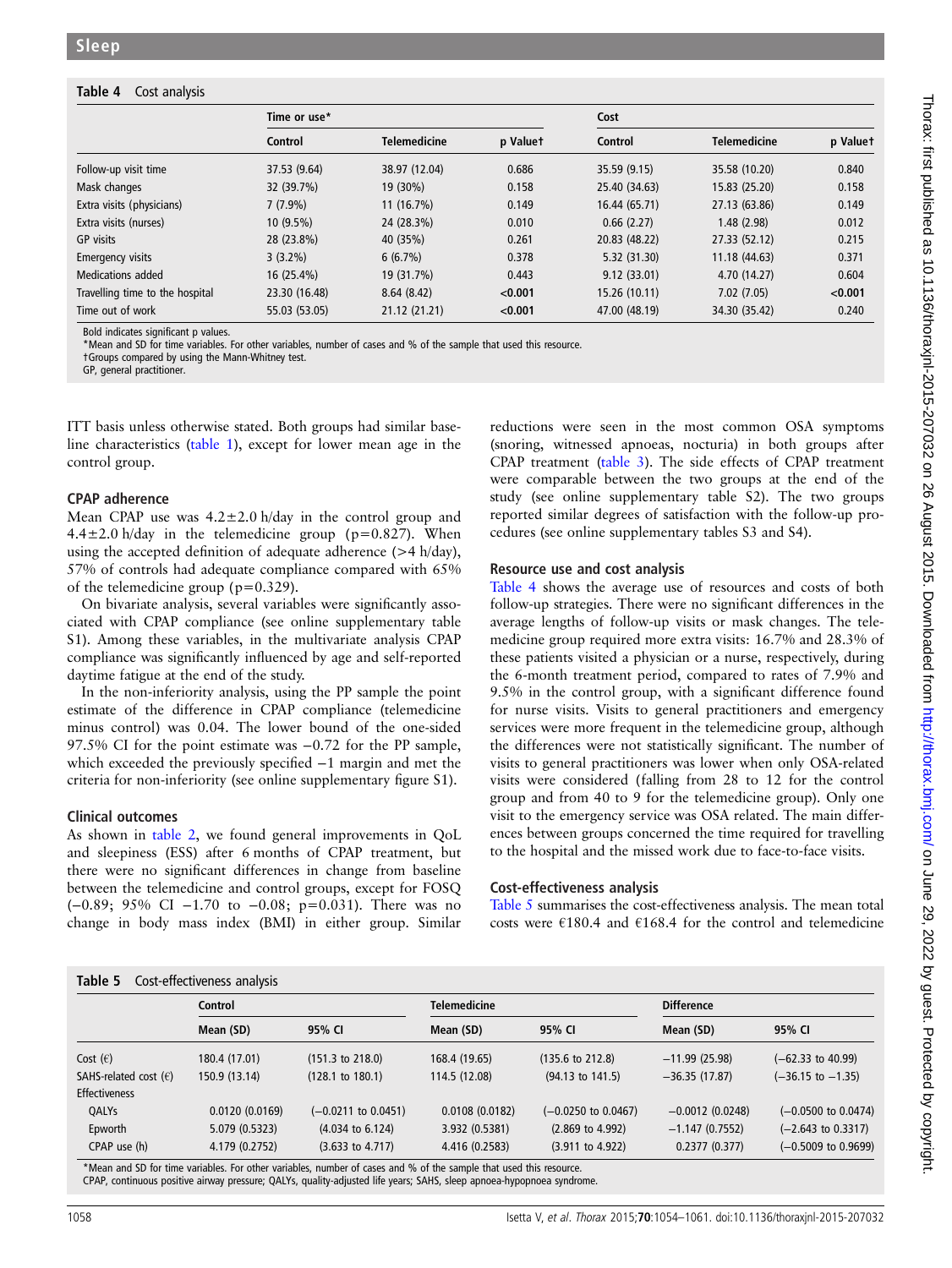Figure 2 Cost-effectiveness acceptability plane. A scatterplot of the posterior cost and effectiveness differences. Grey points represent OSA-related costs and black points represent total costs. OSA, obstructive sleep apnoea; SAHS, sleep apnoea-hypopnoea syndrome.



non-OSA-related problems.

outcomes, probably due to the low possibility of further improvement in our setting, where levels of compliance are gen-erally high,<sup>[30](#page-7-0)</sup> analyses showed telemedicine to be more costeffective, with travel costs and lost work time being the most important sources of savings. Interestingly, the telemedicine group made more extra visits than the face-to-face group, but most of them were non-OSA-related. This may be explained by the fact that telemedicine improved the communication between professionals and patients, thereby increasing the detection of

CPAP is the optimal treatment for  $OSA<sub>31</sub>$  $OSA<sub>31</sub>$  $OSA<sub>31</sub>$  but adherence fails in some subjects. After analysing the relationship between compliance and effects on symptoms in 30 articles (2047 participants), a 2014 Cochrane review emphasised the need for new strategies that promote CPAP compliance and assessment of their cost-effectiveness.[32](#page-7-0) Our study analysed these two aspects (adherence to treatment and cost-effectiveness) in a novel

The application of ICT is increasing in clinical practice for different diseases but prudence is required, especially after some recent negative results.[12 13](#page-7-0) Some authors have highlighted the

groups, respectively. The estimated probability that telemedicine would be cheaper than control was 68.8%. When only OSA-related visits and drugs were considered, the estimated cost for the control group was  $\epsilon$ 150.9 and  $\epsilon$ 114.5 for the telemedicine group; this also increased the probability to 97.9%. The efficacy measure (QALYs) was lower on average for the telemedicine group compared with the control group, although the difference was not statistically significant. The posterior distribution of the incremental effectiveness and incremental cost are showed in figure 2. Figure 3 shows the CEAC. Since the telemedicine-based strategy was cheaper than the hospital-based follow-up, it was preferable in situations with low willingness to pay. At a standard willingness-to-pay threshold of  $\epsilon$ 20 000–30 000 per QALY, the two procedures were equally cost-effective. CPAP compliance and ESS improvements were considered alternative measures of effectiveness, but neither resulted in statistically relevant differences.

## **DISCUSSION**

In this multicentre RCT, we compared a new telemedicine-based follow-up strategy for OSA against standard face-to-face follow-up over a 6-month treatment period. Although the study groups achieved similar levels of CPAP use and clinical

Figure 3 Cost-effectiveness acceptability curve showing the cost-effectiveness probabilities for telemedicine-based follow-up by different degrees of willingness to pay for QALYs. QALY, quality-adjusted life year; SAHS, sleep apnoea-hypopnoea syndrome.

need for a better understanding of the factors that predict Prob  $\overline{1}$ Total costs Only SAHS-related costs  $0.9$  $0.8$  $0.7$  $0.6$  $0.5$  $0.4$  $0.3$  $0.2$  $0.1$  $\mathbf 0$ 16000 22000 24000 28000 38000 10000 12000 18000 50000 8000 0000 20000 26000 30000 32000 34000 36000 14000 18000 Willingness to pay for QALY

telemedicine-based approach for CPAP follow-up.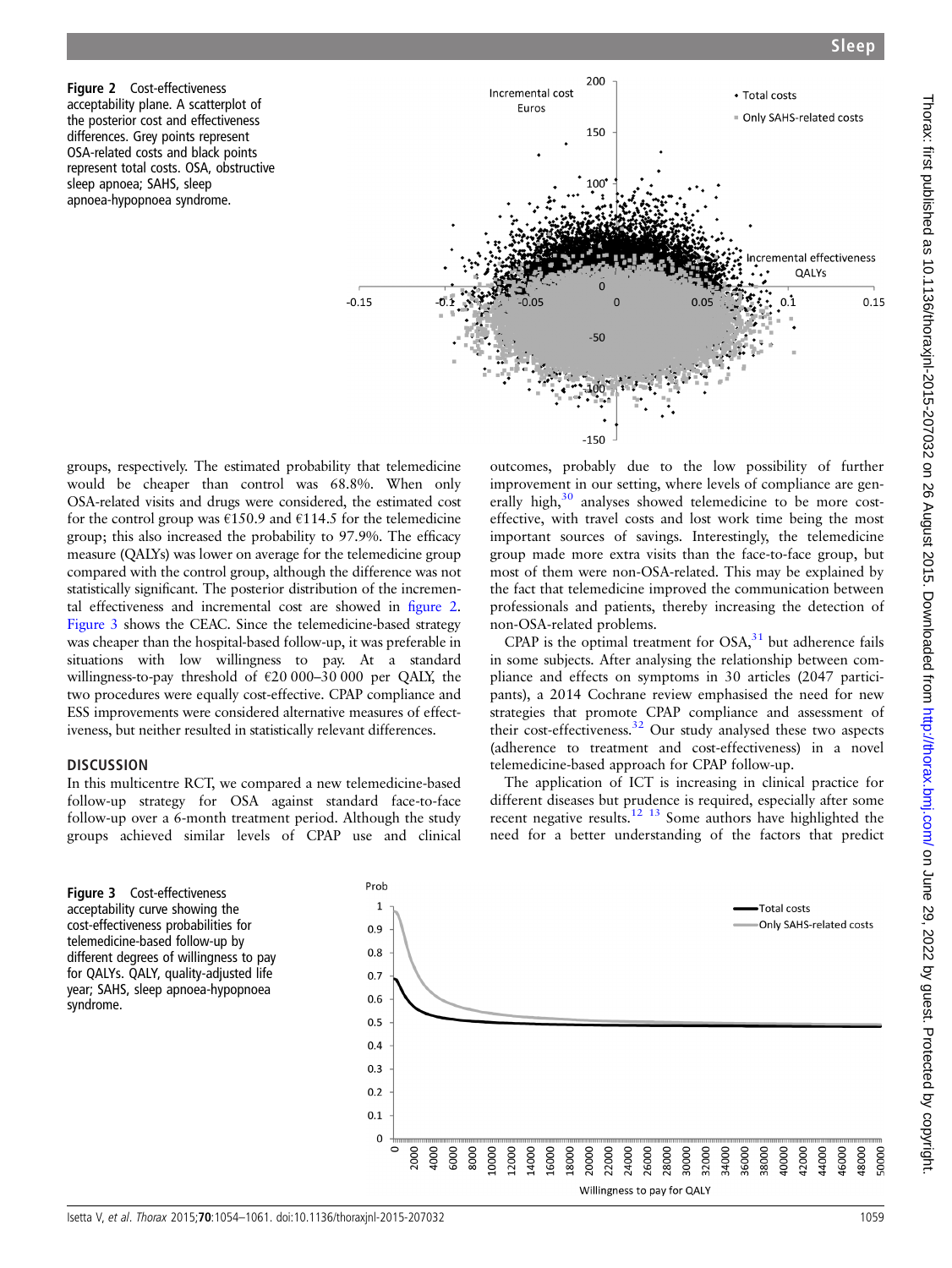success in telemedicine programmes before they are widely implemented, stressing the importance of appropriate patient selection.<sup>[33](#page-7-0)</sup> In a previous study we demonstrated that an OSA population could benefit from a telemedicine-based management approach. $3$ 

Diverse results have been found for telemedicine interven-tions designed to improve CPAP compliance in OSA.<sup>[14](#page-7-0)–18</sup> Sparrow et  $al^{14}$  $al^{14}$  $al^{14}$  randomly assigned 250 patients starting CPAP therapy either to a telephone-linked interactive voice-response system or to an attention placebo control for 12 months. Patients in the telemedicine group showed improvements but result interpretation is limited due to generally low CPAP adherence.[14](#page-7-0) Similar limitations were found in another RCT that assessed the application of a CPAP wireless telemonitoring system.<sup>[15](#page-7-0)</sup> Other telemedicine interventions, such as televisits, improved CPAP adherence in a small group of non-compliant OSA patients.<sup>16</sup> Nevertheless, other studies have not found any positive effects.<sup>17</sup><sup>18</sup> In summary, the results vary widely, and most studies were single-centre with low levels of CPAP compliance and small sample sizes. Moreover, very few performed cost-effectiveness analyses.

In a recent systematic review of the cost-effectiveness of telemedicine, the authors stated that, even though the use of this technological approach has grown over the last 30 years, decisions are still influenced by financial constraints. $35$  As men-tioned, Wilson and colleagues<sup>[33](#page-7-0)</sup> reached similar conclusions. Therefore, the cost-benefit ratio of telemedicine-based health strategies has still to be established. The Bayesian costeffectiveness analysis used in this paper is well suited to this scenario, where there are small differences in the effectiveness of the proposed strategies; that is, where there is a nonnegligible probability of a very small value for the denominator of the incremental cost-effectiveness ratio. In that situation, the Bayesian model allows us to estimate the parameters of interest by introducing a non-informative prior density.

In our analyses we identified as key factors the costs related to patients' transport to the hospital and missed work time. Therefore, our telemedicine-based approach could be especially advantageous if applied to the working population and to residents in medically underserved areas. It is also reasonable to expect that this new management strategy could be suitable in clinical settings or health systems that achieve lower compliance levels with conventional follow-up. As it should be for any treatment option, appropriate patient selection remains a key issue. Also, specific training of the staff involved in long-distance follow-up would be necessary for optimal implementation.

As recommended by major guidelines regarding the application of cost-effectiveness analysis, we adopted the societal perspective where all costs are considered regardless of who pays. However, from the healthcare payer perspective, the telemedicine-based strategy would be more expensive than face-to-face follow-up (mean total costs would be €126.6 and  $£116.8$ , respectively), confirming that the main savings are related to patients' transport to hospital and loss of productivity.

Although the economic analyses in this study were rigorous and extensive, some limitations are worthy of note. We did not consider the indirect hospital costs or the costs of the equipment needed to connect to the website. In addition, it could be argued that a significant number of patients with OSA do not have sufficient computer expertise; in our study approximately 40% of screened patients lacked such skills. However, given the current exponential growth of internet and mobile phone use, this percentage is likely to decrease over the next few years.

In this multicentre RCT we compared standard hospital-based CPAP follow-up with a novel telemedicine-based strategy. We conclude that the telemedicine procedure was more costeffective due to savings related to transport and productivity losses. Patient satisfaction and side effects were similar. Therefore, telemedicine represents a cost-effective strategy to support the routine clinical follow-up of OSA patients receiving CPAP treatment. Moreover, we believe that a telemedicine-based strategy could provide an excellent alternative approach when adequate face-to-face consultations are impractical.

#### Author affiliations <sup>1</sup>

<sup>1</sup>Unitat de Biofísica i Bioenginyeria, Facultat de Medicina, Universitat de Barcelona, Barcelona, Spain

<sup>2</sup>Institut d'Investigacions Biomèdiques August Pi i Sunyer (IDIBAPS), Barcelona, Spain <sup>3</sup>Contro de Investigación Biomédica en Bod de Enfermedades Bespiratorias <sup>3</sup>Centro de Investigación Biomédica en Red de Enfermedades Respiratorias (CIBERES), Madrid, Spain

<sup>4</sup>Departamento de Métodos Cuantitativos y TiDES Institute, Universidad de Las Palmas de Gran Canaria, Las Palmas de Gran Canaria, Islas Canarias, Spain 5 Unidad del Sueño, Servicio de Neumología, Hospital Universitario de Bellvitge, IDIBELL, Hospitalet de Llobregat, Barcelona, Spain

<sup>6</sup>Servicio de Neumología, Hospital San Pedro de Alcántara, Cáceres, Spain 7 Unidad del Sueño, Hospital Universitario Reina Sofía, Universidad de Córdoba, IMIBIC, Córdoba, Spain

8 Unidad Funcional de Sueño, Hospital Universitario Araba, Vitoria-Gasteiz, Spain <sup>9</sup>Servicio de Neumología, Hospital Universitario de Valme, Sevilla, Spain 10Servicio de Neumología, Unidad del Sueño, Hospital Clínic de Barcelona,

Universidad de Barcelona, Barcelona, Spain <sup>11</sup>Servicio de Neumología, Hospital Germans Trias i Pujol, Universidad Autónoma de Barcelona, Badalona, Spain

12Servicio de Neumología, Hospital Universitario Sagrat Cor, Universidad de Barcelona, Barcelona, Spain

13 Servicio de Neumología, Unidad del Sueño, Hospital Universitario Vall d'Hebron, Barcelona, Spain

14Servicio de Neumología, Hospital Universitario Son Espases, IdisPa, Palma de Mallorca, Spain

15Departamento de Neurofisiología Clínica y Unidad del Sueño, Hospital Universitario La Ribera, Alzira, Valencia, Spain

<sup>16</sup>Departamento de Fisiología, Universidad de Valencia, Valencia, Spain

Acknowledgements The authors would thank Mr. Albert Gabarrus for his support with statistical analysis of the study data. A special thanks to Esteve-Teijin for their support.

Collaborators Spanish Sleep Network: Ester López, Hospital Universitario de Bellvitge, Hospitalet del Llobregat, Spain; Mercè Gasa, Hospital Universitario de Bellvitge, Hospitalet del Llobregat, Spain; Estefania García-Ledesma, Hospital San Pedro de Alcántara, Cáceres, Spain; Maria-Isabel Rosco-Due, Hospital San Pedro de Alcántara, Cáceres, Spain; Joaquín Durán, Unidad del Sueño, Hospital Universitario Araba, Vitoria-Gasteiz, Spain; Nuria Reyes-Nuñez, Hospital Universitario de Valme, Sevilla, Spain; Susana Pou, Hospital Germans Trias i Pujol, Universidad Autónoma de Barcelona, Badalona, Spain; Félix del Campo, Servicio de Neumología, Universidad de Valladolid, Valladolid, Spain; Gabriel Sampol, Hospital Universitario Vall d'Hebron, Barcelona, Spain; Odile Romero, Hospital Universitario Vall d'Hebron, Barcelona, Spain; Marta Torres, Centro de Investigación Biomédica en Red de Enfermedades Respiratorias (CIBERES), Madrid, Spain.

Contributors All the authors are responsible for and confirm the accuracy and completeness of the data and analyses. VI and JMM are the guarantors of the manuscript. VI was the clinical research fellow for the trial, participated in the trial design, was responsible for creating the website and for the oversight of the trial, and is the first author of the report. MAN, FJVP and MME were responsible for the cost-effectiveness analyses and for the revision of the final version of the manuscript. CM, JFM, NF, AA, FCR, CR, JA, MG, PLL, CE, MP, JP, MD, NS, JC, BJ, CL, CE, AM, OP, MA and RC contributed to the study concept, data collection and approval of the final version of the manuscript. VI, CE, MD, RF and JMM contributed to the data interpretation and manuscript preparation. FJVP, RF and JMM contributed to the study concept and design, and provided critical revision of the manuscript.

Funding This project was supported by SEPAR/FIS PI14/00416 and ECO2013-47092 (MINECO, Spain).

Competing interests None declared.

**Ethics approval** The Ethics Committee of each of the participating centres approved this study.

**Provenance and peer review** Not commissioned; externally peer reviewed.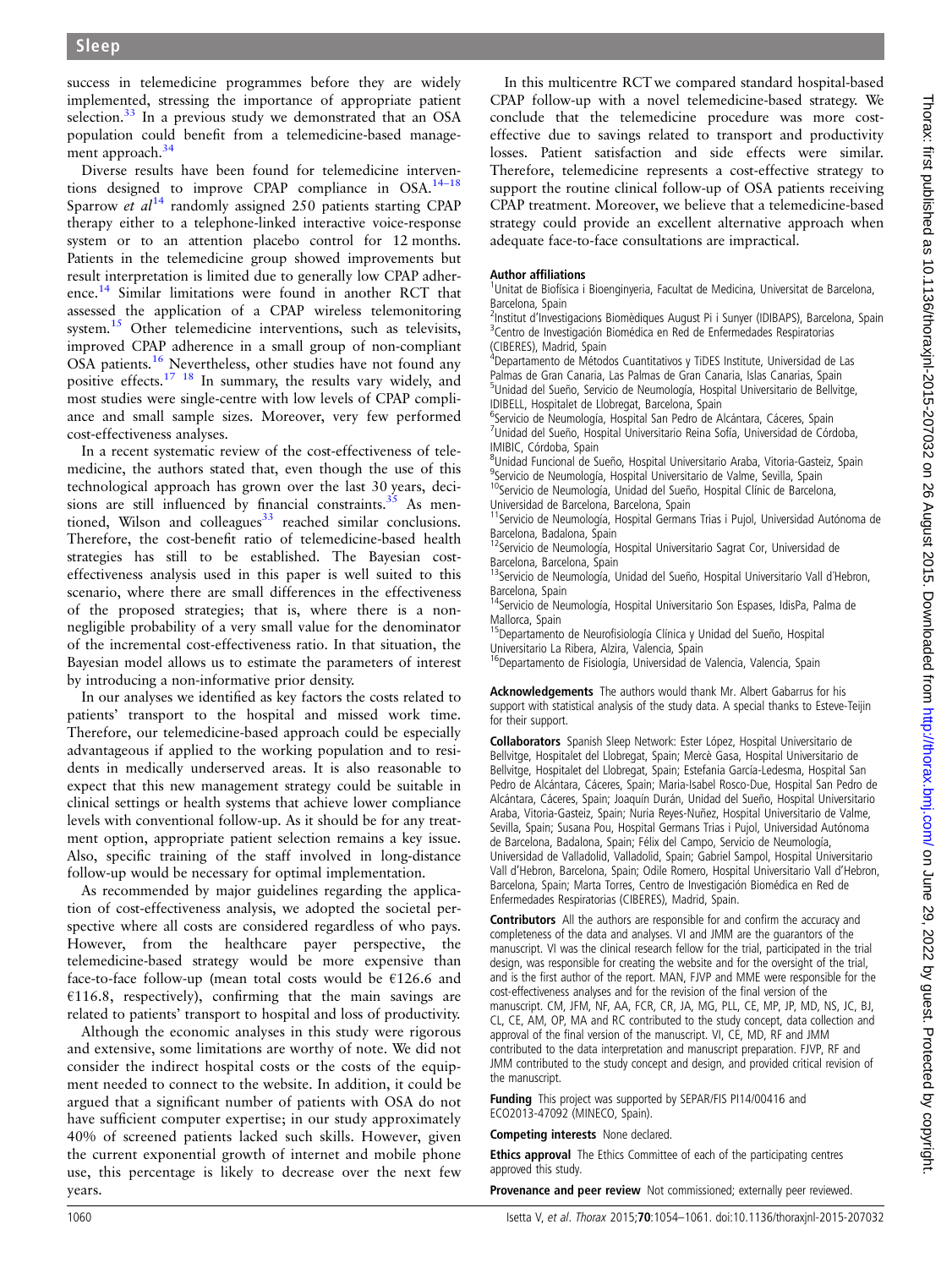#### <span id="page-7-0"></span>**REFERENCES**

- Peppard PE, Young T, Barnet JH, et al. Increased prevalence of sleep-disordered breathing in adults. [Am J Epidemiol](http://dx.doi.org/10.1093/aje/kws342) 2013;177:1006-14.
- 2 Dempsey JA, Veasey SC, Morgan BJ, et al. Pathophysiology of sleep apnea. [Physiol](http://dx.doi.org/10.1152/physrev.00043.2008) [Rev](http://dx.doi.org/10.1152/physrev.00043.2008) 2010;90:47–112.
- 3 Rotenberg B, George C, Sullivan K, et al. Wait times for sleep apnea care in Ontario: a multidisciplinary assessment. Can Respir J 2010;17:170-4.
- 4 Sánchez de la Torre M, Campos-Rodriguez F, Barbé F. Obstructive sleep apnoea and cardiovascular disease. [Lancet Respir Med](http://dx.doi.org/10.1016/S2213-2600(12)70051-6) 2013;1:61–72.
- 5 Wozniak DR, Lasserson TJ, Smith I. Educational, supportive and behavioral interventions to improve usage of continuous positive airway pressure machines in adults with obstructive sleep apnoea. [Cochrane Database Syst Rev](http://dx.doi.org/10.1002/14651858.CD007736.pub2) 2014;1:CD007736.
- 6 Sawyer AM, Gooneratne NS, Marcus CL, et al. A systematic review of CPAP adherence across age groups: clinical and empiric insights for developing CPAP adherence interventions. [Sleep Med Rev](http://dx.doi.org/10.1016/j.smrv.2011.01.003) 2011;15:343-56.
- 7 Chai-Coetzer CL, Luo YM, Antic NA, et al. Predictors of long-term adherence to continuous positive airway pressure therapy in patients with obstructive sleep apnea and cardiovascular disease in the SAVE study. Sleep 2013;36:1929–37.
- 8 Weaver TE, Grunstein RR. Adherence to continuous positive airway pressure therapy: the challenge to effective treatment. [Proc Am Thorac Soc](http://dx.doi.org/10.1513/pats.200708-119MG) 2008;5:173-8.
- 9 Schwab RJ, Badr SM, Epstein LJ, et al. ATS Subcommittee on CPAP Adherence Tracking Systems. An official American Thoracic Society statement: continuous positive airway pressure adherence tracking systems. The optimal monitoring strategies and outcome measures in adults. [Am J Respir Crit Care Med](http://dx.doi.org/10.1164/rccm.201307-1282ST) 2013;188:613–20.
- 10 Drake C, Day R, Hudgel D, et al. Sleep during titration predicts continuous positive airway pressure compliance. Sleep 2003;26:308–11.
- 11 Paré G, Jaana M, Sicotte C. Systematic review of home telemonitoring for chronic diseases: the evidence base. [J Am Med Inform Assoc](http://dx.doi.org/10.1197/jamia.M2270) 2007;14:269–77.
- 12 Chaudhry SI, Mattera JA, Curtis JP, et al. Telemonitoring in patients with heart failure. [N Engl J Med](http://dx.doi.org/10.1056/NEJMoa1010029) 2010;363:2301-9.
- 13 Takahashi PY, Pecina JL, Upatising B, et al. A randomized controlled trial of telemonitoring in older adults with multiple health issues to prevent hospitalizations and emergency department visits. Arch Intern Med 2012;172:773–9.
- 14 Sparrow D, Aloia M, Demolles DA, et al. A telemedicine intervention to improve adherence to continuous positive airway pressure: a randomised controlled trial. [Thorax](http://dx.doi.org/10.1136/thx.2009.133215) 2010;65:1061–6.
- 15 Fox N, Hirsch-Allen AJ, Goodfellow E, et al. The impact of a telemedicine monitoring system on positive airway pressure adherence in patients with obstructive sleep apnea: a randomized controlled trial. Sleep 2012;35:477–81.
- 16 Smith CE, Dauz ER, Clements F, et al. Telehealth services to improve nonadherence: a placebo-controlled study. [Telemed J E Health](http://dx.doi.org/10.1089/tmj.2006.12.289) 2006;12:289-96.
- 17 Taylor Y, Eliasson A, Andrada T, et al. The role of telemedicine in CPAP compliance for patients with obstructive sleep apnea syndrome. [Sleep Breath](http://dx.doi.org/10.1007/s11325-006-0059-9) 2006;10:132–8.
- Stepnowsky CJ, Palau JJ, Marler MR, et al. Pilot randomized trial of the effect of wireless telemonitoring on compliance and treatment efficacy in obstructive sleep apnea. J Med Internet Res 2007;9:e14.
- 19 Lloberes P, Durán-Cantolla J, Martínez-García MÁ, et al. Diagnóstico y tratamiento del síndrome de apneas-hipopneas del sueño. Diagnosis and treatment of sleep apnea-hypopnea syndrome. Arch Bronconeumol 2011;47:143–56.
- 20 Masa JF, Jiménez A, Durán J, et al. Alternative methods of titrating continuous positive airway pressure: a large multicenter study. [Am J Respir Crit Care Med](http://dx.doi.org/10.1164/rccm.200312-1787OC) 2004;170:1218–24.
- 21 Armfield NR, Gray LC, Smith AC. Clinical use of Skype: A review of the evidence base. [J Telemed Telecare](http://dx.doi.org/10.1258/jtt.2012.SFT101) 2012;18:125–7.
- 22 Williams A. The role of the EuroQol Instrument in QALY calculations. Working Paper 130. University of York, 1995.
- 23 Richardson G, Manca A. Calculation of quality adjusted life years in the published literature: a review of methodology and transparency. [Health Econ](http://dx.doi.org/10.1002/hec.901) 2004;13:1203–10.
- 24 Badia X, Roset M, Montserrat S, et al. The Spanish version of EuroQol: a description and its applications. Med Clin (Barc) 1999;112:79–85.
- 25 ICH harmonised tripartite guideline—E9 Statistical principles for clinical trials. 5 February 1998. [http:/](http://www.ich.org/fileadmin/Public_Web_Site/ICH_Products/Guidelines/Efficacy/E9/Step4/E9_Guideline.pdf)/www.ich.org/fi[leadmin/Public\\_Web\\_Site/ICH\\_Products/](http://www.ich.org/fileadmin/Public_Web_Site/ICH_Products/Guidelines/Efficacy/E9/Step4/E9_Guideline.pdf) Guidelines/Effi[cacy/E9/Step4/E9\\_Guideline.pdf](http://www.ich.org/fileadmin/Public_Web_Site/ICH_Products/Guidelines/Efficacy/E9/Step4/E9_Guideline.pdf) (accessed 23 Jun 2015).
- 26 Briggs AH. A Bayesian approach to stochastic cost-effectiveness analysis. [Health](http://dx.doi.org/10.1002/(SICI)1099-1050(199905)8:3<257::AID-HEC427>3.0.CO;2-E) [Econ](http://dx.doi.org/10.1002/(SICI)1099-1050(199905)8:3<257::AID-HEC427>3.0.CO;2-E) 1999;8:257–61.
- 27 O'Hagan A, Stevens JW, Montmartin J. Bayesian cost-effectiveness analysis from clinical trial data. [Stat Med](http://dx.doi.org/10.1002/sim.861) 2001;20:733-53.
- 28 Gilks WR, Richardson S, Spiegelhalter DJ. Markov Chain Monte Carlo in Practice. London: Chapman & Hall/CRC, 2000.
- 29 Fenwick E, O'Brien BJ, Briggs A. Cost-effectiveness acceptability curves—facts, fallacies and frequently asked questions. [Health Econ](http://dx.doi.org/10.1002/hec.903) 2004;13:405-15.
- 30 Barbé F, Durán-Cantolla J, Capote F, et al. Long-term effect of continuous positive airway pressure in hypertensive patients with sleep apnea. [Am J Respir Crit Care](http://dx.doi.org/10.1164/rccm.200901-0050OC) [Med](http://dx.doi.org/10.1164/rccm.200901-0050OC) 2010;181:718–26.
- 31 Martínez-García MA, Capote F, Campos-Rodríguez F, et al. Effect of CPAP on blood pressure in patients with obstructive sleep apnea and resistant hypertension: the HIPARCO randomized clinical trial. [JAMA](http://dx.doi.org/10.1001/jama.2013.281250) 2013;310:2407–15.
- 32 Balk EM, Chung M, Chan JA, et al. Future Research Needs for Treatment of Obstructive Sleep Apnea: Identification of Future Research Needs From Comparative Effectiveness Review No. 32. AHRQ Publication No. 12-EHC033-EF, February 2012.
- 33 Wilson RS, Cram P. Another sobering result for home telehealth—and where we might go next. Arch Intern Med 2012;172:779–80.
- 34 Isetta V, León C, Torres M, et al. Telemedicine-based approach for obstructive sleep apnea management: building evidence. [Interact J Med Res](http://dx.doi.org/10.2196/ijmr.3060) 2014;3:e6.
- 35 Mistry H. Systematic review of studies of the cost-effectiveness of telemedicine and telecare. Changes in the economic evidence over twenty years. [J Telemed Telecare](http://dx.doi.org/10.1258/jtt.2011.110505) 2012;18:1–6.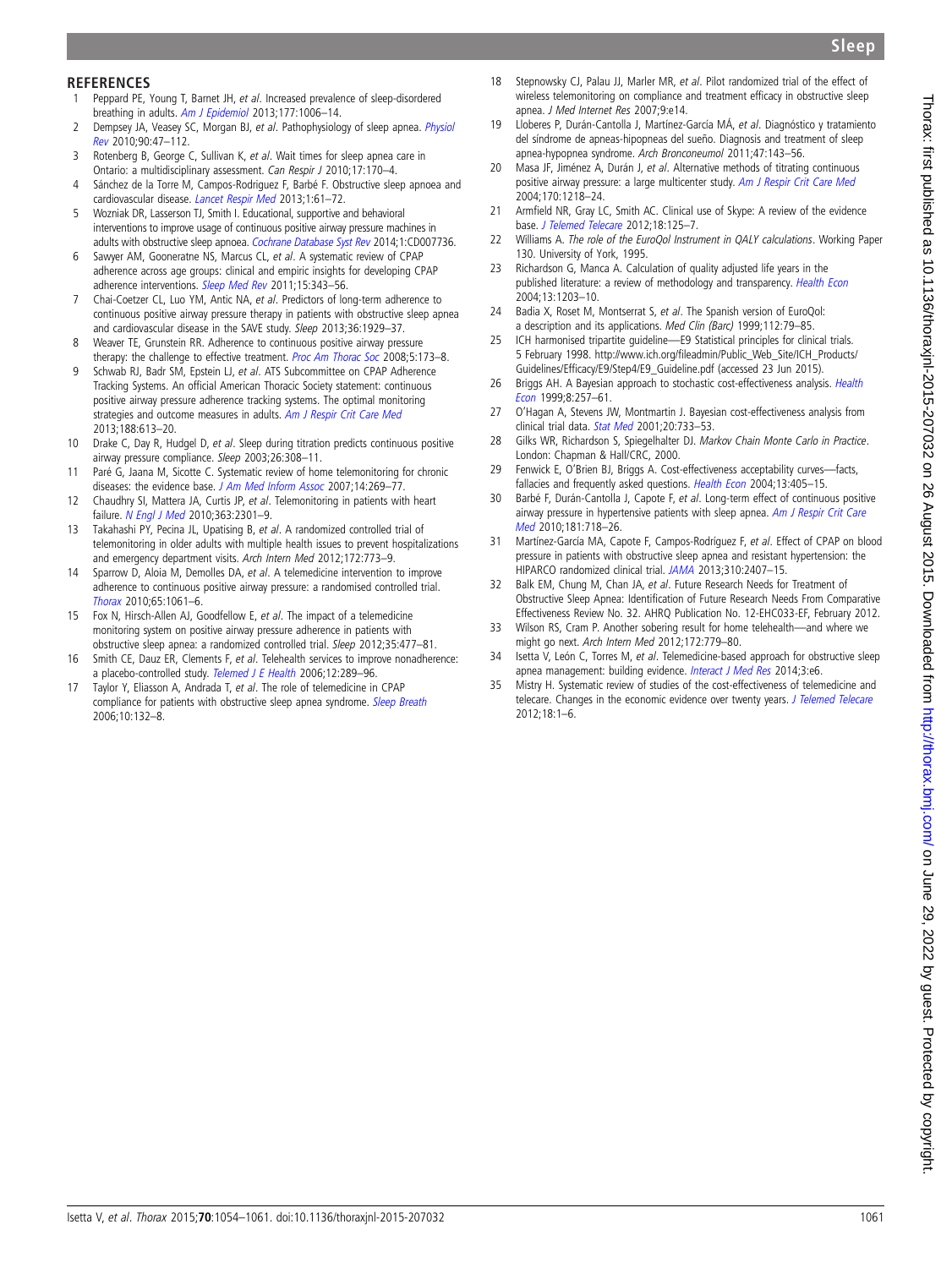## **SUPPLEMENTARY MATERIAL (ADDENDUM)**

Multiple linear regression analysis was performed to examine the relationship between potential predictive factors and CPAP compliance (Table 1). First, bivariate analysis was conducted for the following variables: gender, age, education, body mass index (BMI) at baseline, apnea-hypoxia index (AHI) at baseline, percentage of sleep time below 90% oxygen saturation (CT90%) at baseline, ESS at baseline and at six months, EuroQol at baseline and at six months, drowsy driving at baseline and at six months, cardiovascular pathology, nasal problem at baseline and at 6 months, depression at baseline, self-reported daytime sleepiness, fatigue and general status in comparison to baseline at three and six months, self-reported side effects at three and six months, self-reported CPAP use at three and six months, and physical activity at three and six months. For the bivariate analyses, we used a simple linear regression to explore the independent relationship between each potential predictor and CPAP compliance, and variables that showed a significant result at univariate level ( $p < 0.1$ ) were included in the multivariate model, using the backward elimination method. Variables with high correlations  $(r > |±0.3|)$  were previously excluded from multivariate analyses. Results about the comparison of CPAP treatment side effects at the end of 6-month follow-up between the two groups are summarized in Table

2. Table 3 reports results of the satisfaction questionnaire administered at the end of the study to both groups, while in Table 4 we found the answers to the part of the satisfaction survey specific for the telemedicine group.

Figure 1 illustrates the results of the non-inferiority analysis of the telemedicine-based strategy vs. the face-to-face one.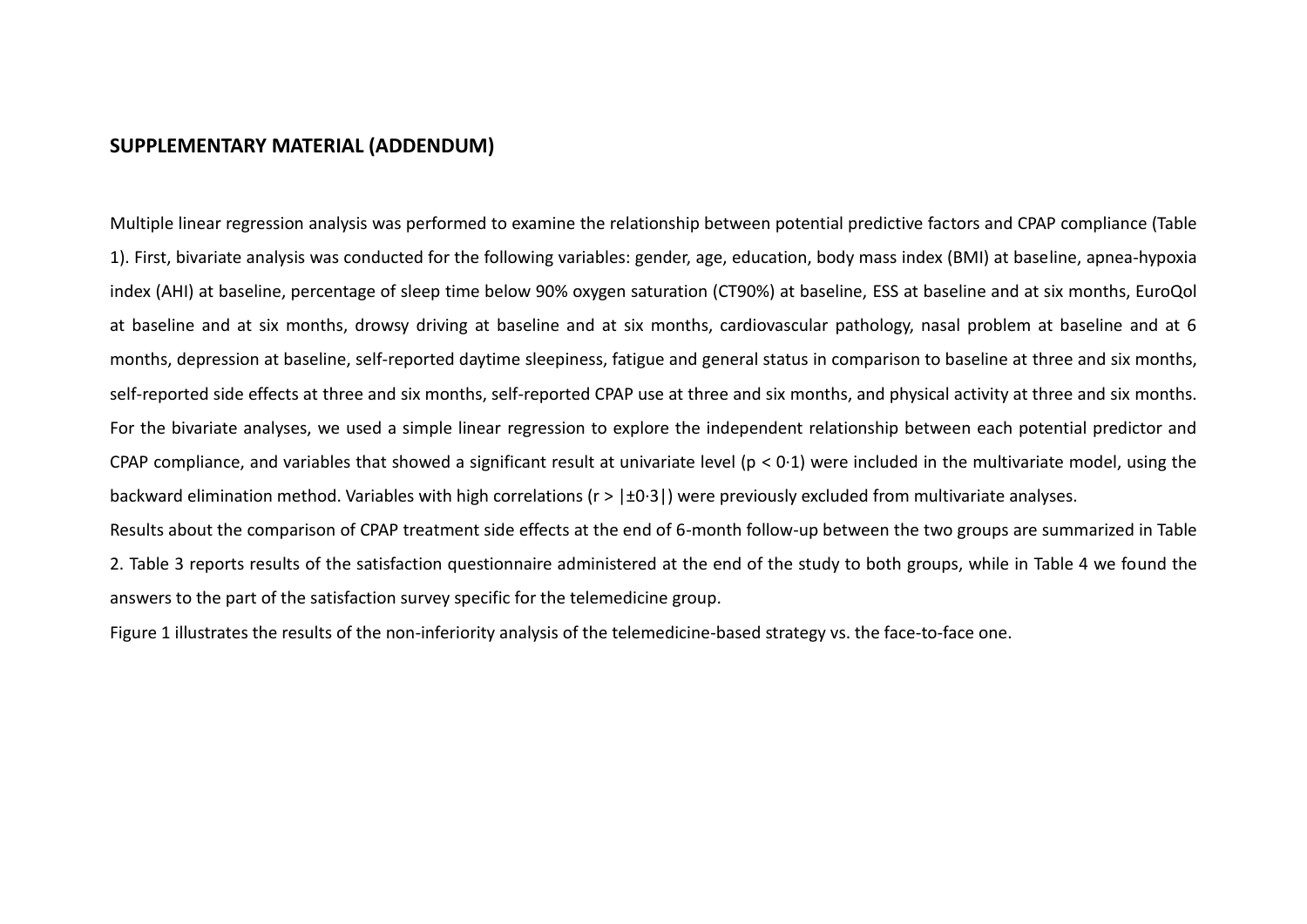**Table 1.** Linear regression coefficient analysis with compliance CPAP as a dependent outcome variable.

|                                                                               | <b>Bivariate</b> |                         |         | <b>Multivariate</b>      |                          |         |  |
|-------------------------------------------------------------------------------|------------------|-------------------------|---------|--------------------------|--------------------------|---------|--|
|                                                                               | β                | 95% CI                  | p-value | β                        | 95% CI                   | p-value |  |
| Age (years)                                                                   | 0.06             | $0.02$ to $0.09$        | 0.003   | 0.05                     | $0.02$ to $0.09$         | 0.006   |  |
| <b>ESS at 6 months</b>                                                        | $-0.09$          | $-0.19$ to $0.01$       | 0.083   | $\overline{\phantom{0}}$ | $\overline{\phantom{0}}$ |         |  |
| Self-reported daytime sleepiness at 6 months                                  | 0.26             | $-0.04$ to 0.57         | 0.093   | $\overline{\phantom{0}}$ | $\overline{\phantom{0}}$ |         |  |
| Self-reported daytime sleepiness, fatigue and general status in comparison to | 0.57             | $0.01$ to $1.13$        | 0.044   | $\overline{\phantom{a}}$ | $\overline{\phantom{a}}$ |         |  |
| baseline at 3 months                                                          |                  |                         |         |                          |                          |         |  |
| Self-reported daytime fatigue at 6 months                                     | $-0.62$          | $-1.06$ to $-0.18$      | 0.006   | $-0.55$                  | $-0.98$ to $-0.12$       | 0.013   |  |
| Self-reported CPAP use at 3 months                                            | 0.72             | 0.53 to 0.91            | < 0.001 | $\overline{\phantom{a}}$ | $\overline{\phantom{a}}$ |         |  |
| Self-reported CPAP use at 6 months                                            | 0.79             | $0.68 \text{ to } 0.90$ | < 0.001 | $\overline{\phantom{a}}$ | $\overline{\phantom{0}}$ |         |  |

**Abbreviations**: β, regression coefficient; CI, confidence interval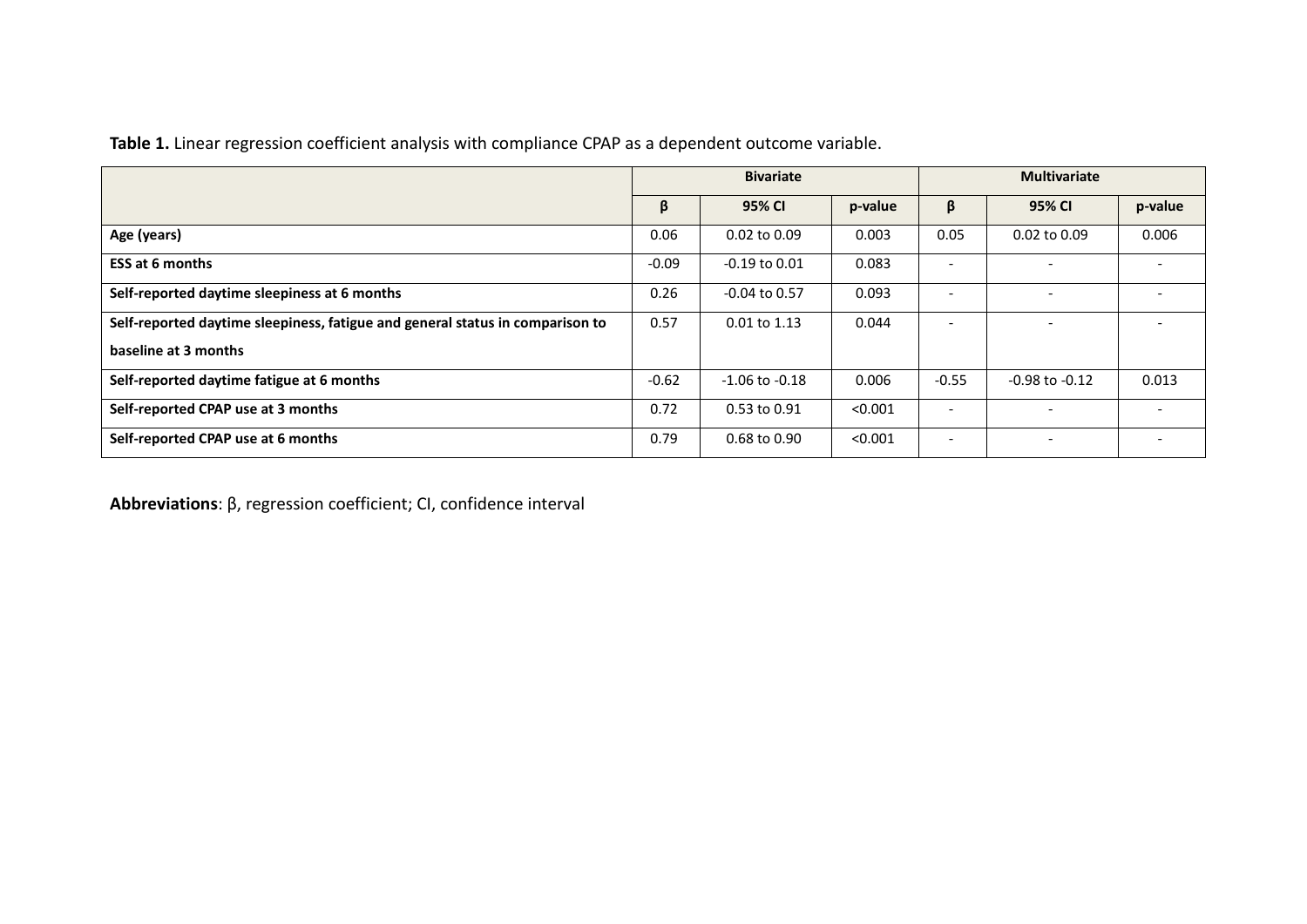|                             | <b>CONTROL</b> | <b>TELEMEDICINE</b> |                                    |       | 95% CI for the    |         |
|-----------------------------|----------------|---------------------|------------------------------------|-------|-------------------|---------|
|                             | $(N=64)$       | $(N=64)$            | Odds ratio <sup>ª</sup>            |       | <b>Odds ratio</b> |         |
|                             | Follow-up      | Follow-up           | (control group data were reference |       |                   |         |
|                             | N (%)          | N (%)               | values)                            | Lower | <b>Upper</b>      | p-value |
| <b>Nasal problems</b>       | 16 (25)        | 24 (37)             | 1.80                               | 0.84  | 3.85              | 0.13    |
| Leaks                       | 25(39)         | 25(39)              | 1.00                               | 0.49  | 2.03              | >0.99   |
| <b>Skin lesions</b>         | 6(9)           | 6(9)                | 1.00                               | 0.30  | 3.28              | >0.99   |
| Dry mouth                   | 26(41)         | 29 (45)             | 1.21                               | 0.60  | 2.44              | 0.59    |
| <b>Involuntary removal</b>  | 16 (25)        | 14 (22)             | 0.84                               | 0.37  | 1.91              | 0.68    |
| Claustrophobia              | 7(11)          | 5(8)                | 0.69                               | 0.21  | 2.30              | 0.55    |
| <b>Social problems</b>      | 2(3)           | 3(5)                | 1.52                               | 0.25  | 9.45              | 0.65    |
| <b>Noise</b>                | 8(13)          | 4(6)                | 1.96                               | 0.76  | 5.06              | 0.16    |
| Conjunctivitis              | 5(8)           | 6(9)                | 1.22                               | 0.35  | 4.22              | 0.75    |
| Headache                    | 5(8)           | 4(6)                | 0.79                               | 0.20  | 3.07              | 0.73    |
| Insomnia                    | 3(5)           | 7(11)               | 2.50                               | 0.62  | 10.12             | 0.20    |
| <b>Cold sensation</b>       | 3(5)           | 7(11)               | 2.50                               | 0.62  | 10.12             | 0.20    |
| Aerophagia or thoracic pain | 4(6)           | 9(14)               | 2.45                               | 0.72  | 8.43              | 0.15    |

**Table 2 .** Comparison of CPAP treatment side effects at the end of 6-month follow-up between telemedicine and control group.

Abbreviations: SD, standard deviation. <sup>a</sup>Estimate of the odds ratio comparing telemedicine versus standard (standard being the reference group) derived using the logistic regression model for the treatment side effects variables as response and with treatment group as factor.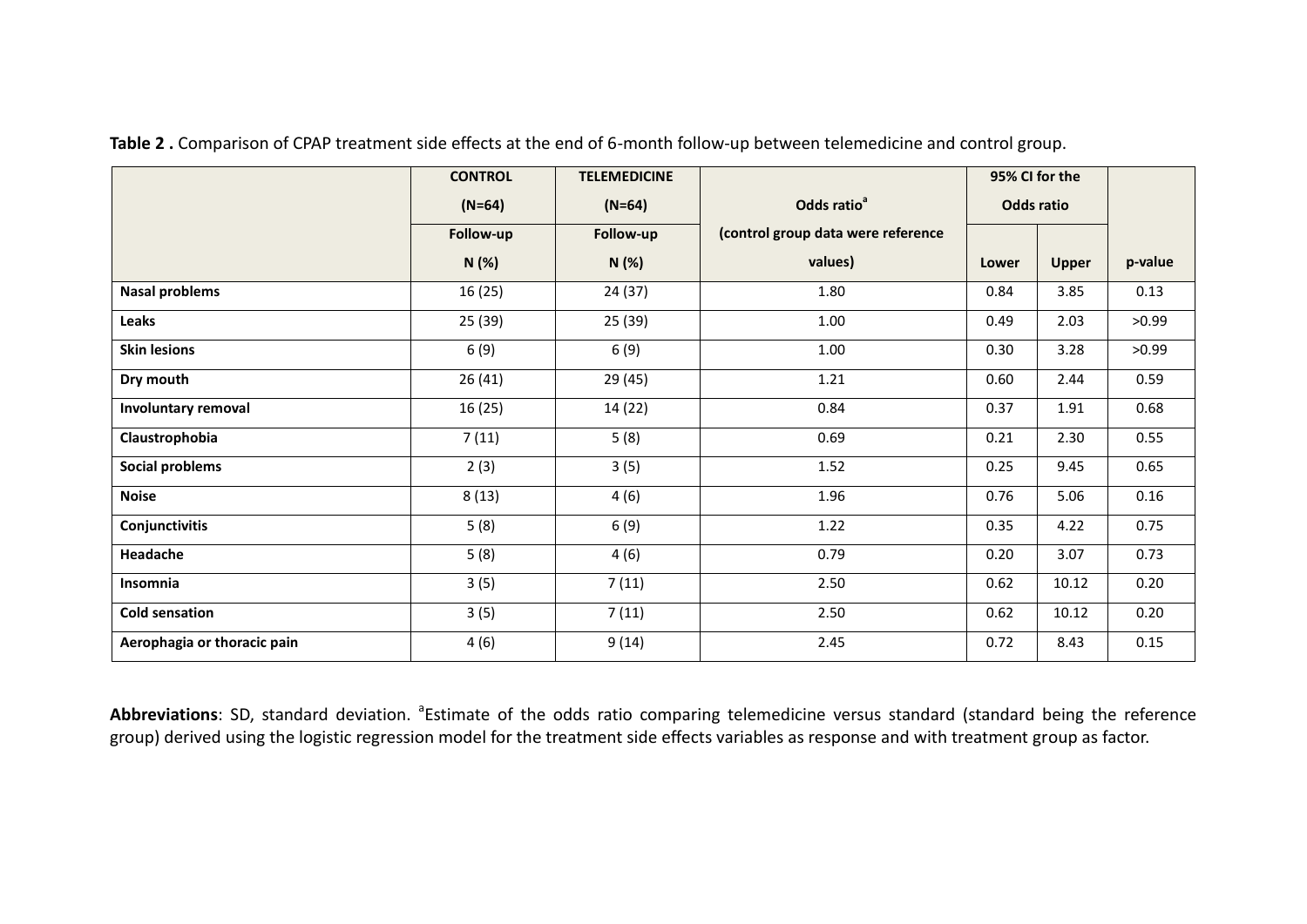**Table 3:** Satisfaction of the subjects in the two follow-up groups.

| <b>Questions</b>                                                    | <b>Multiple-choice</b><br>answers | <b>CONTROL</b>   | <b>TELEMEDICINE</b> | P     |
|---------------------------------------------------------------------|-----------------------------------|------------------|---------------------|-------|
|                                                                     | Very dissatisfied                 | $\boldsymbol{0}$ | $\mathbf 0$         |       |
|                                                                     | Dissatisfied                      | 0                | 0                   |       |
| Are you satisfied with your CPAP follow-up?                         | Indifferent                       | 0                | $\mathbf 0$         | 0.139 |
|                                                                     | Satisfied                         | 18 (28%)         | 11 (17%9            |       |
|                                                                     | Very Satisfied                    | 46 (72%)         | 53 (83%)            |       |
|                                                                     | Very difficult                    | 0                | 0                   |       |
|                                                                     | Difficult                         | 0                | 0                   |       |
| How would you describe the access to the clinical staff?            | Normal                            | 1(2%)            | 2(3%)               | 0.842 |
|                                                                     | Easy                              | 20 (31%)         | 20 (32%)            |       |
|                                                                     | Very easy                         | 43 (67%)         | 42 (67%)            |       |
|                                                                     | Not at all                        | 0                | 0                   |       |
|                                                                     | Not very well                     | 0                | $\mathbf 0$         |       |
| Did you understand the instructions provided by the clinical staff? | Normal                            | $\mathbf 0$      | $\mathbf 0$         | 0.818 |
|                                                                     | Yes, well                         | 12 (19%)         | 11 (17%)            |       |
|                                                                     | Yes, very well                    | 52 (81%)         | 53 (83%)            |       |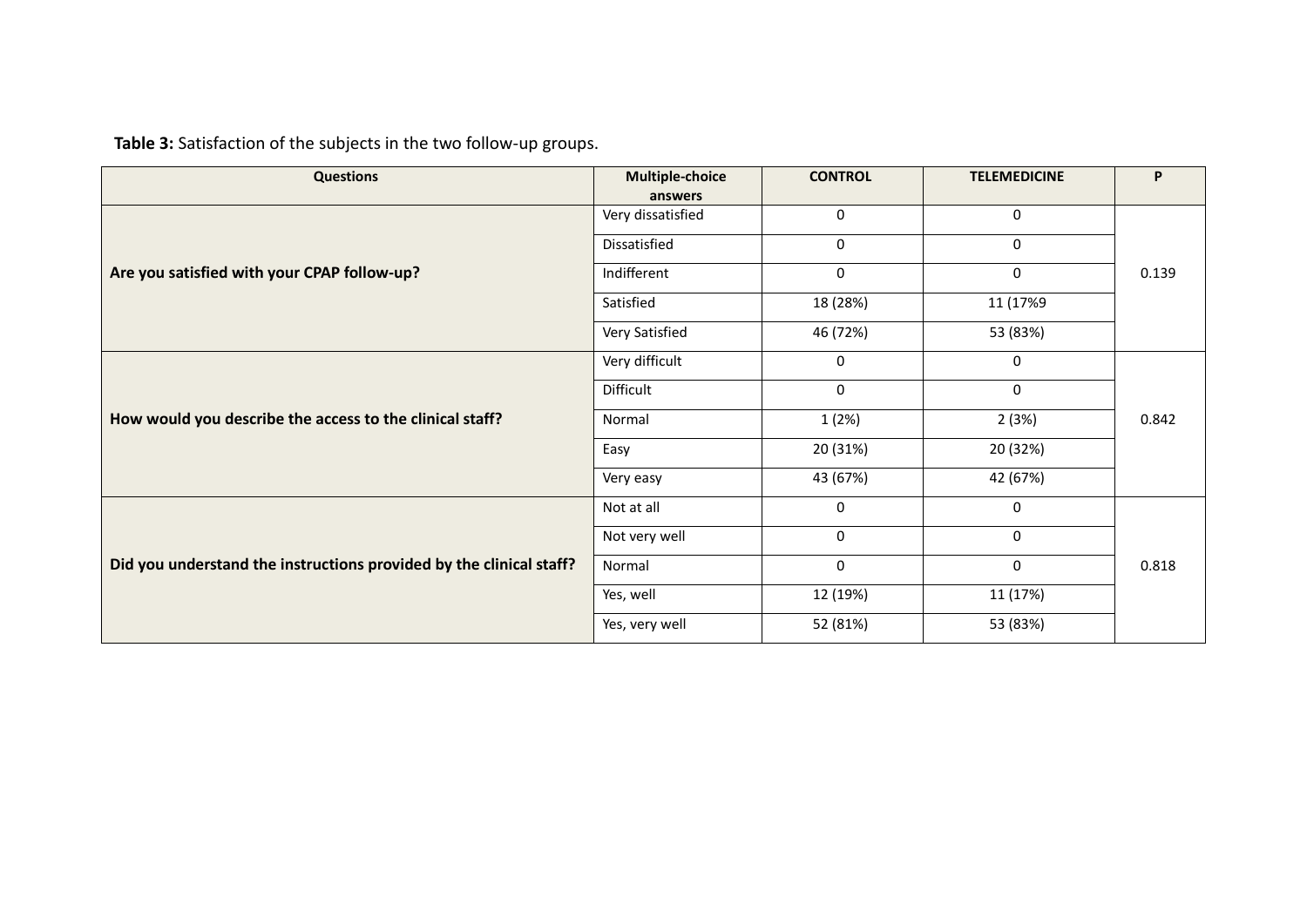**Table 4:** Satisfaction of the subjects in the telemedicine group.

| <b>Questions</b>                                                                     | <b>Multiple-choice answers</b>                          | <b>TELEMEDICINE</b> |
|--------------------------------------------------------------------------------------|---------------------------------------------------------|---------------------|
| Would you like to use this telemedicine-based approach for your CPAP follow-up again | <b>No</b>                                               | 2(3%)               |
| in the future?                                                                       | Maybe                                                   | 2(3%)               |
|                                                                                      | Yes                                                     | 56 (94%)            |
|                                                                                      | <b>No</b>                                               | 1(2%)               |
| Would you recommend this telemedicine-based approach to others?                      | Maybe                                                   | 1(2%)               |
|                                                                                      | Yes                                                     | 59 (96%)            |
|                                                                                      | I could not hear and/or see well the doctor             | 6 (10%)             |
| Could you hear and see the doctor well during the interview?                         | Yes, I could hear and see the doctor with some problems | 12 (20%)            |
|                                                                                      | Yes, I could hear and see the doctor perfectly          | 43 (70%)            |
|                                                                                      | <b>No</b>                                               | 0                   |
| Did you feel comfortable during the teleconsultations?                               | Quite                                                   | 19 (32%)            |
|                                                                                      | Much                                                    | 41 (68%)            |
|                                                                                      | <b>No</b>                                               | 40 (66%)            |
| Would you have preferred a hospital-based follow-up?                                 | Maybe                                                   | 14 (23%)            |
|                                                                                      | Yes                                                     | 7 (11%)             |
|                                                                                      | <b>No</b>                                               | 2(3%)               |
| Did you feel safe about your privacy in the teleconsultation?                        | Indifferent                                             | 2(3%)               |
|                                                                                      | Yes                                                     | 57 (94%)            |